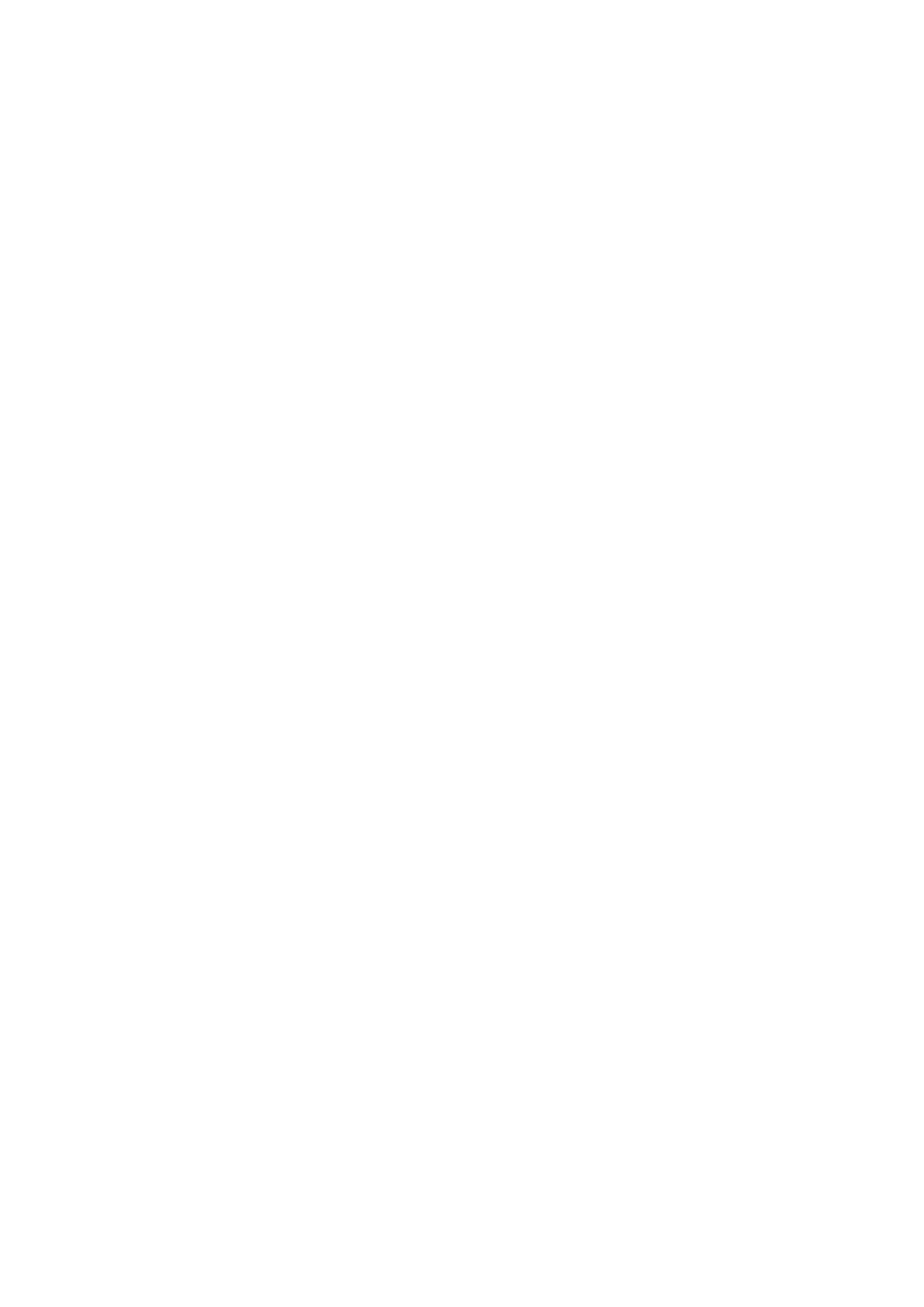# **Data sheet**

| Scientific briefing from DCE - Danish Centre for Environment and Energy |  |  |
|-------------------------------------------------------------------------|--|--|
|-------------------------------------------------------------------------|--|--|

Category: Scientific briefing

Title: DCE comments to OSPAR POCH Assessment, Coral Gardens: 2021 status assessment, sheet BDC2021/coral\_gardens

| Author:<br>Institution:                               | Karsten Dahl<br>Department of Ecoscience                                                                                                                                                                                                                                                                                   |
|-------------------------------------------------------|----------------------------------------------------------------------------------------------------------------------------------------------------------------------------------------------------------------------------------------------------------------------------------------------------------------------------|
| Referee:<br>Quality assurance, DCE:<br>Linguistic QA: | Peter Henriksen<br>Kirsten Bana<br><b>Theresa Elias</b>                                                                                                                                                                                                                                                                    |
| Claimant:                                             | Ministry of Environment                                                                                                                                                                                                                                                                                                    |
| Please cite as:                                       | Dahl, K. 2021. DCE comments to OSPAR POCH Assessment. Coral Gardens: 2021<br>status assessment, sheet BDC2021/coral_gardens. Aarhus University, DCE - Danish<br>Centre for Environment and Energy, 8 pg. - Scientific briefing no. 2021   93<br>https://dce.au.dk/fileadmin/dce.au.dk/Udgivelser/Notater_2021/N2021_93.pdf |
|                                                       | Reproduction permitted provided the source is explicitly acknowledged                                                                                                                                                                                                                                                      |
| Front page photo:                                     | The soft coral <i>Alcyonium digitatum</i> at the boulder reef Lasø Trindel                                                                                                                                                                                                                                                 |
| Number of pages:                                      | 8                                                                                                                                                                                                                                                                                                                          |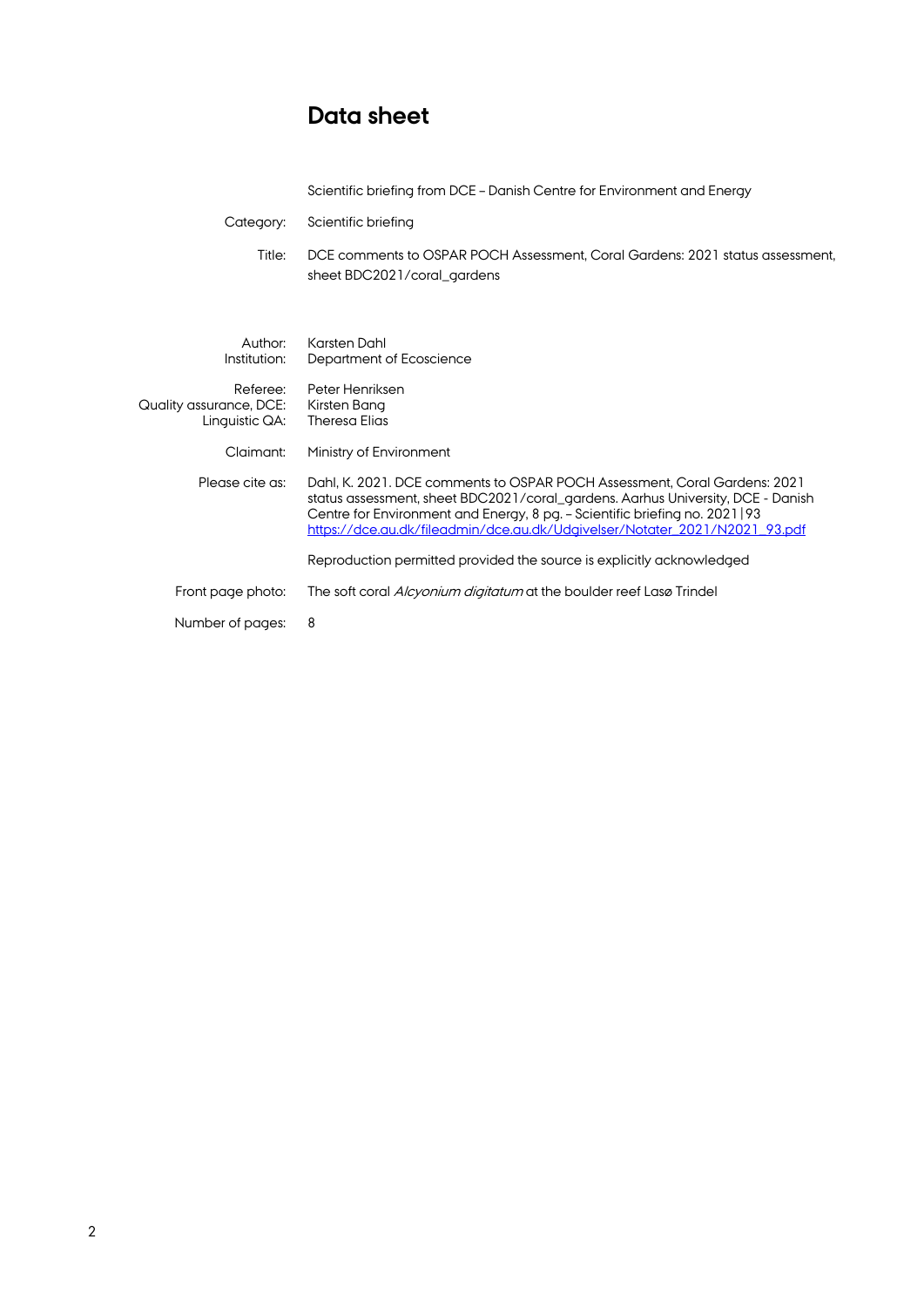# **Contents**

|   |                                                                               | Introduction                                    |   |
|---|-------------------------------------------------------------------------------|-------------------------------------------------|---|
|   | Corals on hard bottom in Danish waters (North Sea, Skagerrak<br>and Kattegat) |                                                 | 5 |
|   | 2.1                                                                           | Soft coral                                      | 5 |
|   | 2.2                                                                           | Hard coral                                      | 6 |
| 3 |                                                                               | Threats and impacts part (Hard bottom habitats) | 7 |
|   |                                                                               | <b>Protection</b>                               | 8 |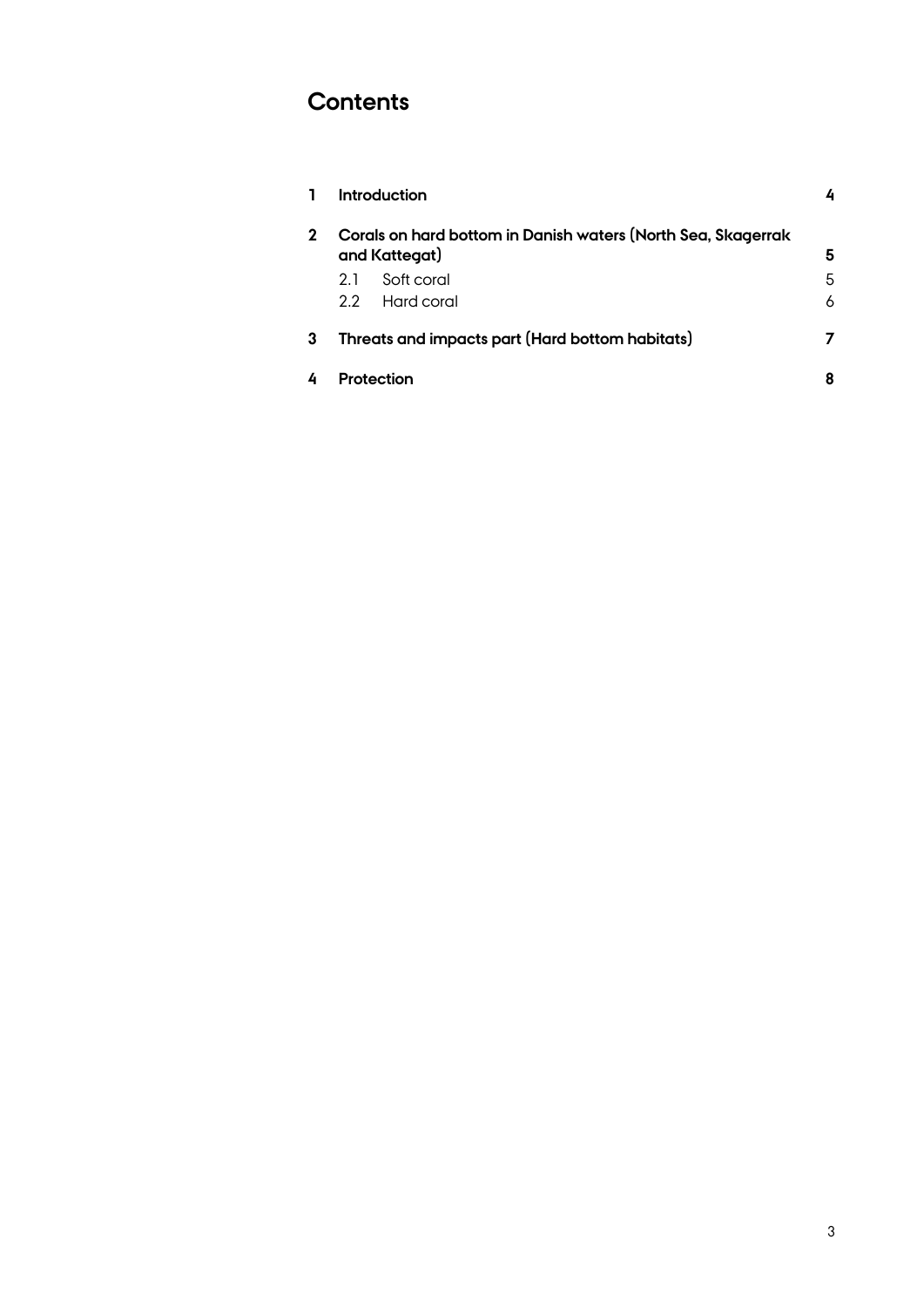### **1 Introduction**

At the request of the Ministry of Environment this scientific briefing reflects DCE's view on a draft assessment on "Coral Gardens" as part of the OSPAR POCH Assessment.

General reflections:

The term "coral garden" should be defined in the assessment, preferably with reference to a background paper.

Moreover, the following issues should be reflected:

- Does the assessment include all sorts of coral on hard and soft bottom?
- How abundant (dominant) should corals be to be included as a "garden"?
- The (fishery) pressure on soft and hard bottom is likely VERY different, even though soft and hard bottom corals exist in the same area. Will the assessment separate the two bottom types?

The following comments are restricted to hard bottom corals.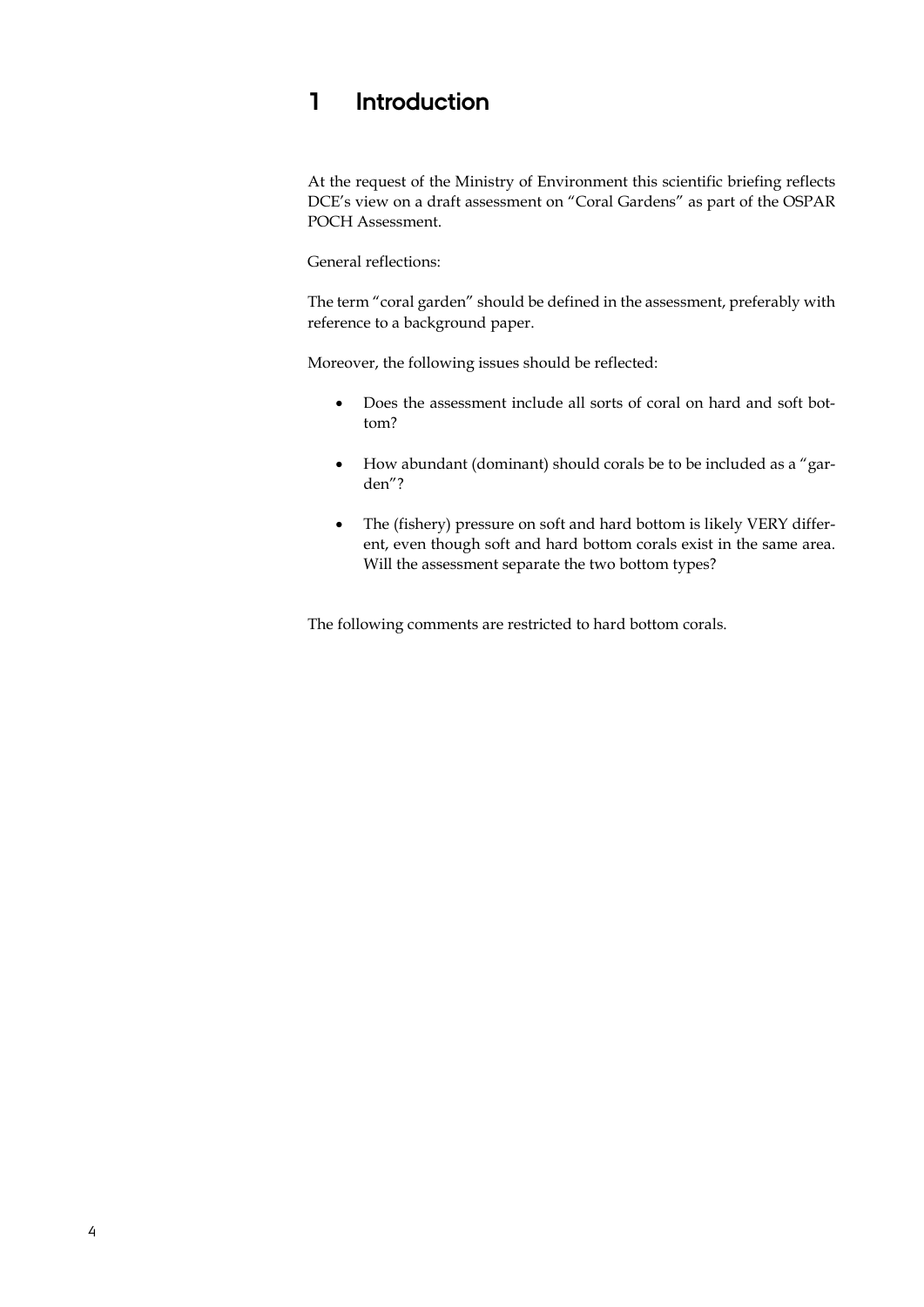#### **2 Corals on hard bottom in Danish waters (North Sea, Skagerrak, and Kattegat)**

The following text is relevant for updating figure 1 with soft corals and hard corals. The information is extracted from the database covering the Danish national reef monitoring program.

Registration of coral cover is part of the Danish National reef monitoring program. This program is conducted at reef sites (habitat type 1170) or the "bubbling" reef sites (type 1180) being part of the designation of a number of Natura 2000 sites. The program includes point investigations either by divers (<25m depth) or approx. 200m ROV transects at >25m depth.

#### **2.1 Soft coral**

We have registered the soft coral *Alcyonium digitatum* (Dead man's finger) on all reef sites in Kattegat, Skagerrak, and the North Sea below approx. 18m water depth. It is a dominant or the most dominant fauna species in almost all areas measured as cover on the hard substrate.

Other soft corals like *Urticina feline*, and *Metridium senile* exist but are scattered in distribution, except on some formations of "bubbling reefs" (type 1180) in the northern Kattegat. Here *Metridium senile* can occur in higher numbers.

The following is a list of positions for sites where the soft coral *Alcyonium digitatum* is located:

(Position is given as degree and minutes with decimals)

| Name of location                      | Protected for trawl      | East                | <b>North</b>       |
|---------------------------------------|--------------------------|---------------------|--------------------|
|                                       | fishery (T) or all fish- |                     |                    |
|                                       | ery (ALL)                |                     |                    |
| Store Middelgrund                     | т                        | 12° 04.239          | 56° 33.347         |
| Kims Top og den Kinesiske Mur         | т                        | 11° 35.536          | 57° 00.788         |
| Læsø Trindel og Tønneberg Banke       | T for 1170 and ALL       | 11° 14.819          | 57° 25.65          |
|                                       | for 1180                 |                     |                    |
| Lønstrup Rødgrund                     |                          | $9^{\circ}$ 41.67   | 57° 29.488         |
| Herthas Flak                          | T for 1170 and ALL       | 10° 52.063          | 57° 38.518         |
|                                       | for 1180                 |                     |                    |
| Schultz og Hastens Grund samt Briseis | т                        | 11° 11.375          | 56° 09.634         |
| Flak                                  |                          |                     |                    |
| Knudegrund                            |                          | 10° 48.165          | 55° 30.918         |
| Gule Rev                              |                          | $8^{\circ}$ 10.63   | 57° 18.11          |
| Jyske Rev, Lille fiskebanke           |                          | $6^{\circ}$ 44.26   | $56^{\circ} 50.3$  |
| Store Rev                             |                          | $9^{\circ}$ 16.97   | $57^{\circ}$ 42.25 |
| Thyborøn Stenvolde                    |                          | $7^{\circ}$ 45.27   | 56° 38.22          |
| Hirsholmene, havet vest herfor og El- | T for 1170 and ALL       | 10° 37.739          | 57° 29.423         |
| linge Å's udløb                       | for 1180                 |                     |                    |
| Havet omkring Nordre Rønner           | T for 1170 and ALL       | $11^{\circ}$ 02.507 | 57° 22.698         |
|                                       | for 1180                 |                     |                    |
| Gilleleje Flak                        | т                        | 12° 12.208          | 56° 9.786          |

**Table 2.1.** Overall positions for reef sites where the soft coral *Alcyonium digitatum* is located. Position is given as degree and minutes with decimals.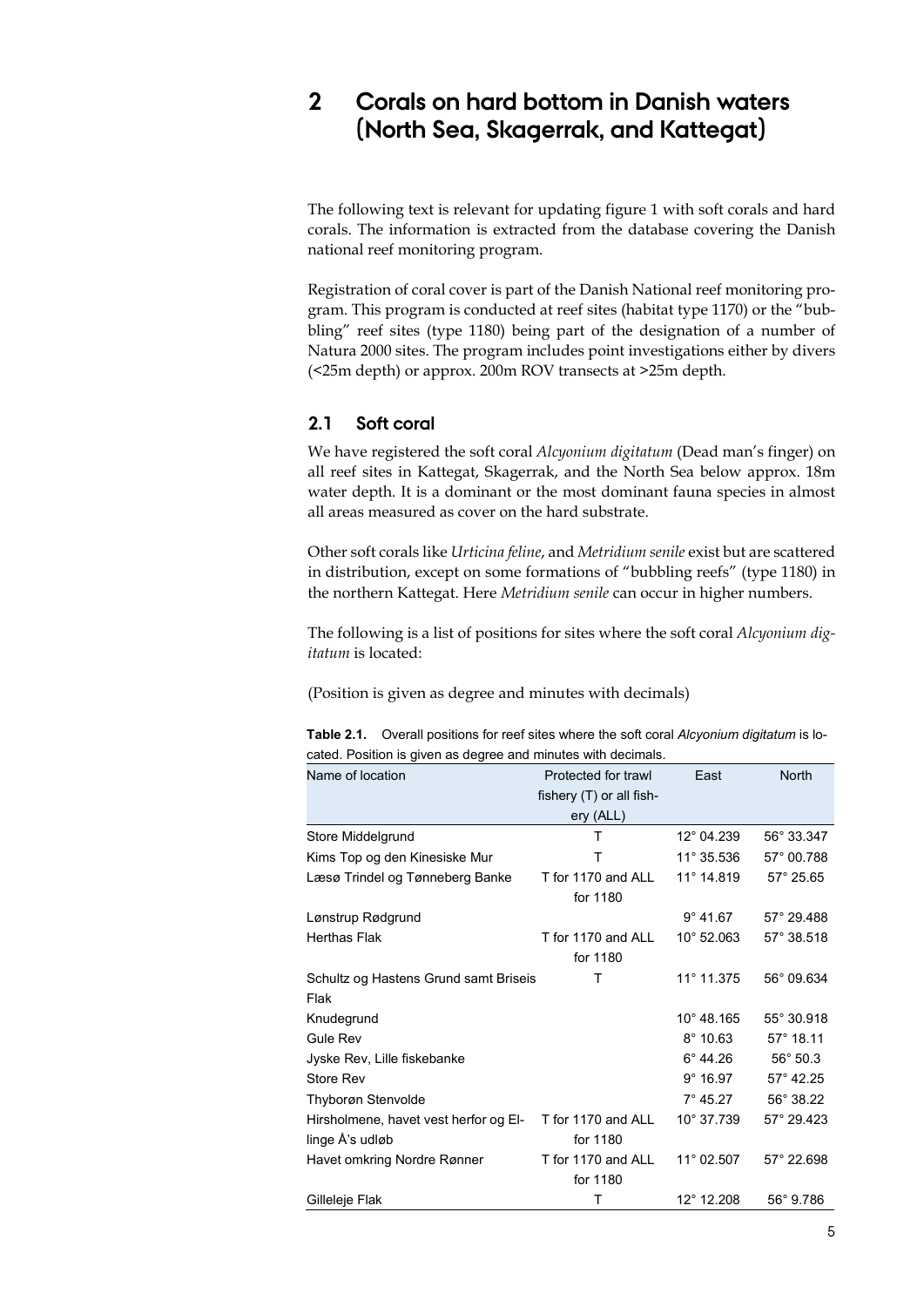#### **2.2 Hard coral**

We have identified one hard coral *Caryophyllia smithii* on reef sites in Danish waters.

In Kattegat it is very rare but in Skagerrak it is much more common. Table 2.2 gives overall positions for reef sites where the hard coral is located.

**Table 2.2.** Overall positions for reef sites where the hard coral *Caryophyllia smithii* is located. Position is given as degree and minutes with decimals.

| Name of location              | Protected for trawl      | East                | <b>North</b>       |
|-------------------------------|--------------------------|---------------------|--------------------|
|                               | fishery (T) or all fish- |                     |                    |
|                               | ery (ALL)                |                     |                    |
| Store Middelgrund (one spe-   | Т                        | 12° 04.239          | 56° 33.347         |
| cies found)                   |                          |                     |                    |
| Kims Top og den Kinesiske Mur | Т                        | $11^{\circ} 35.536$ | 57° 00.788         |
| (rare)                        |                          |                     |                    |
| Herthas Flak (rare)           | T for 1170 and           | $10^{\circ}$ 52.063 | 57° 38.518         |
|                               | <b>ALL for 1180</b>      |                     |                    |
| Gule Rev                      | т                        | $8^{\circ}$ 10.63   | $57^{\circ} 18.11$ |
| <b>Store Rev</b>              |                          | 9°16.97             | $57^{\circ}$ 42.25 |
|                               |                          |                     |                    |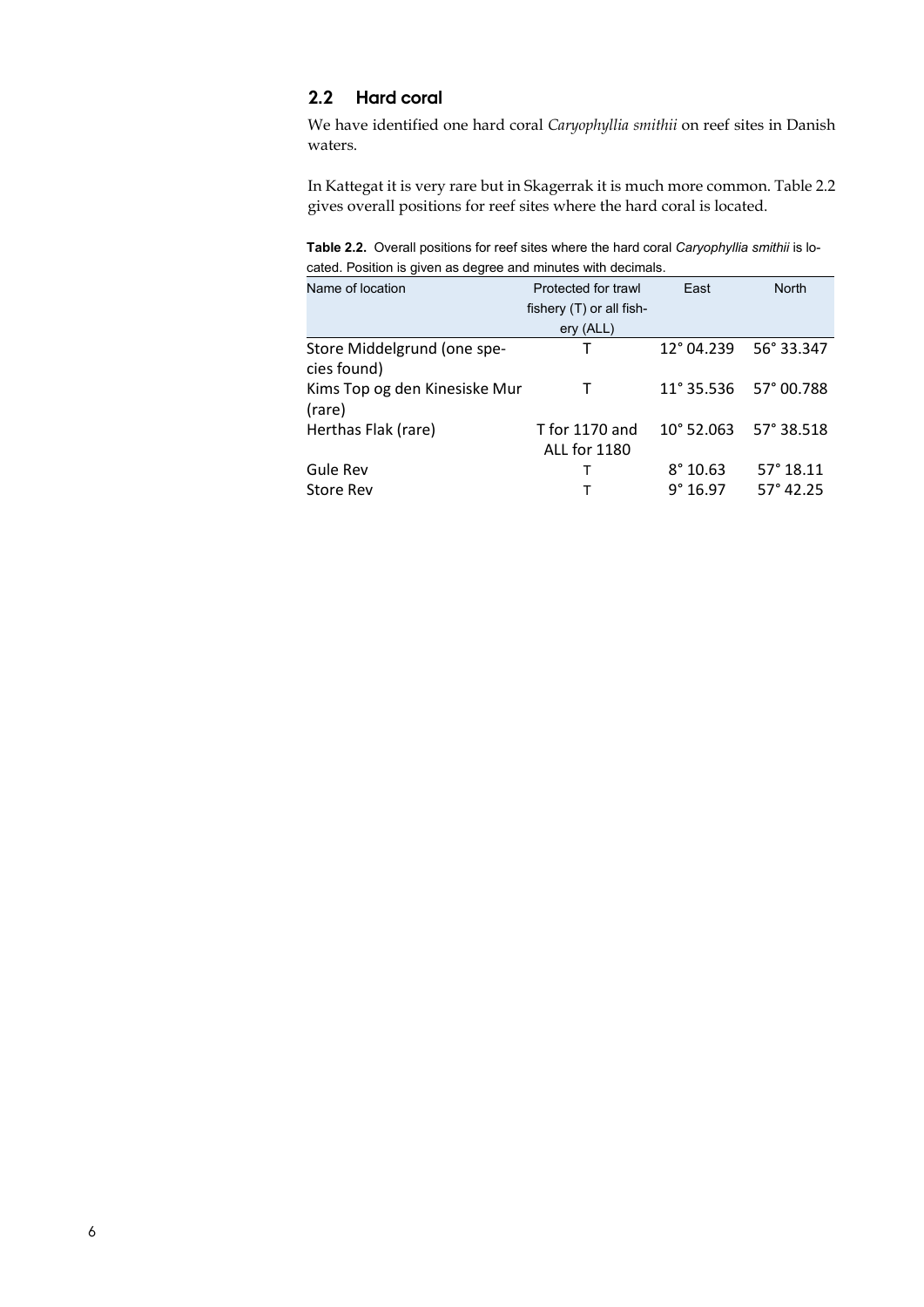## **3 Threats and impacts (Hard bottom habitats)**

Trawl fishery seems to be an issue for soft corals at some reef locations in Skagerrak and the North Sea (Jyske rev and Gule rev). Data from the same area is only available from one year, so it is not possible to evaluate the development over time.

There are signs of fishery pressure or other physical disturbance at one location (Store Middelgrund) in Kattegat. There are no signs of physical disturbance at all on other investigated reef locations. Data are available over 30 years from the same locations. There have been no significant changes over the years.